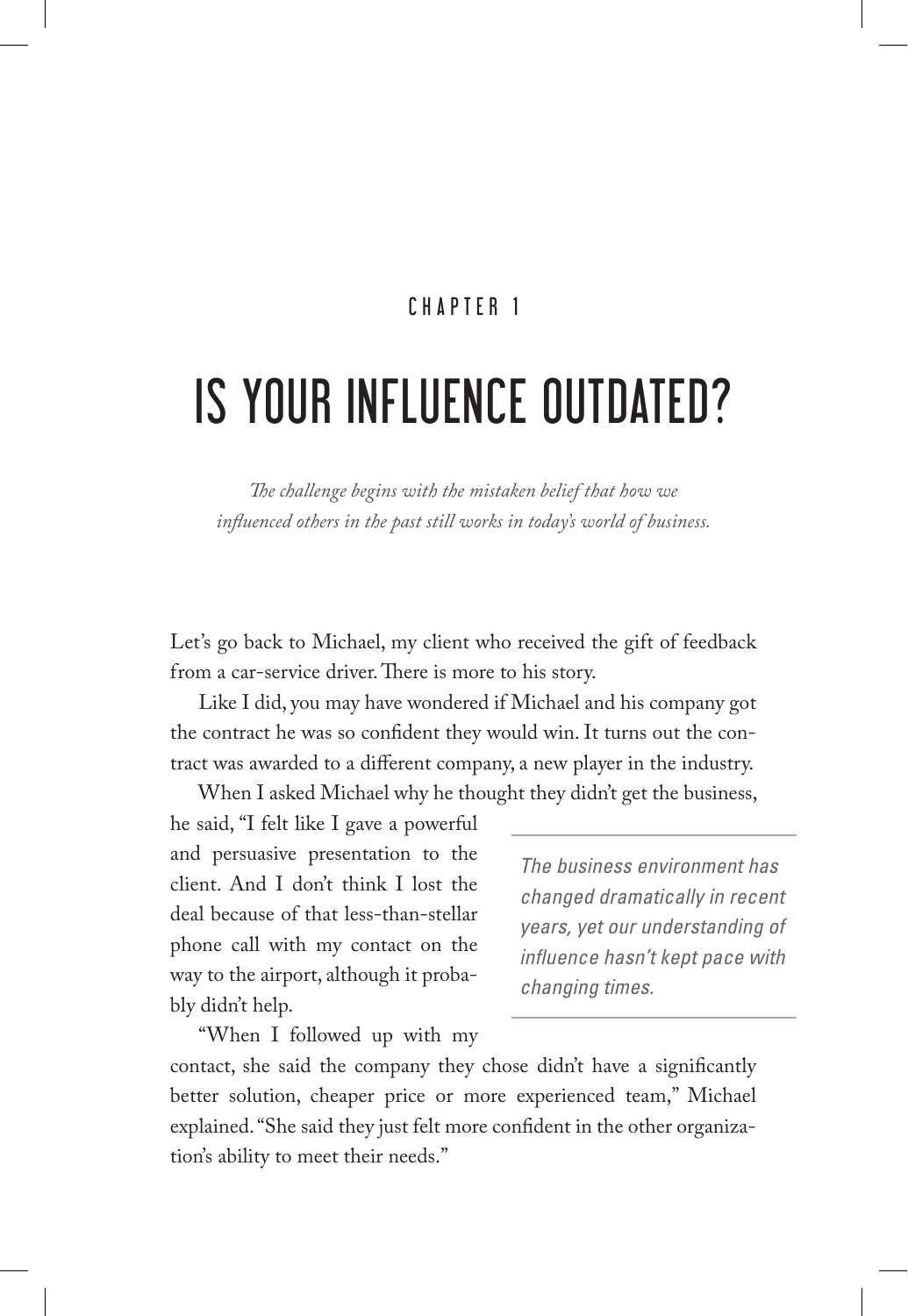Although he didn't realize it at first, what really happened here was that Michael and his team lacked the influence necessary to close the deal. I share Michael's story because it's a powerful example of what many leaders around the country are now discovering: **how we have defined influence in the past doesn't consistently produce results in the new world of business.** Michael and his team were playing by the old rules in a new game and still expecting to win.

While we are all aware (perhaps somewhat painfully) that the business environment has changed dramatically in recent years, few recognize that our understanding of influence hasn't kept pace with changing times:

- Too many leaders still buy into common misconceptions about how we gain influence and what it means to be influential.
- Technology has made it easier for us to communicate, yet much more difficult for us to influence others.
- *Good* is no longer good enough in a competitive global marketplace.
- In today's business world, effective leadership requires influence not only in high-stakes situations but Monday to Monday® .

The prevailing influence paradigm is out of date. The world has changed yet our concept of influence hasn't. Let's find out why.

## THE THREE MYTHS OF INFLUENCE

I wish I had a dollar for every time I've heard a client say, "I'm influential when I need to be" or "I have influence because I am a [insert any number of executive titles here–CEO, VP, etc.]." If only these sentiments were true. Influence would be so much easier.

Much of our thinking (and therefore our actions) around influence is based on misconceptions and mistaken beliefs. If we want to update our thinking about influence, we first need to address what I call the Three Myths of Influence.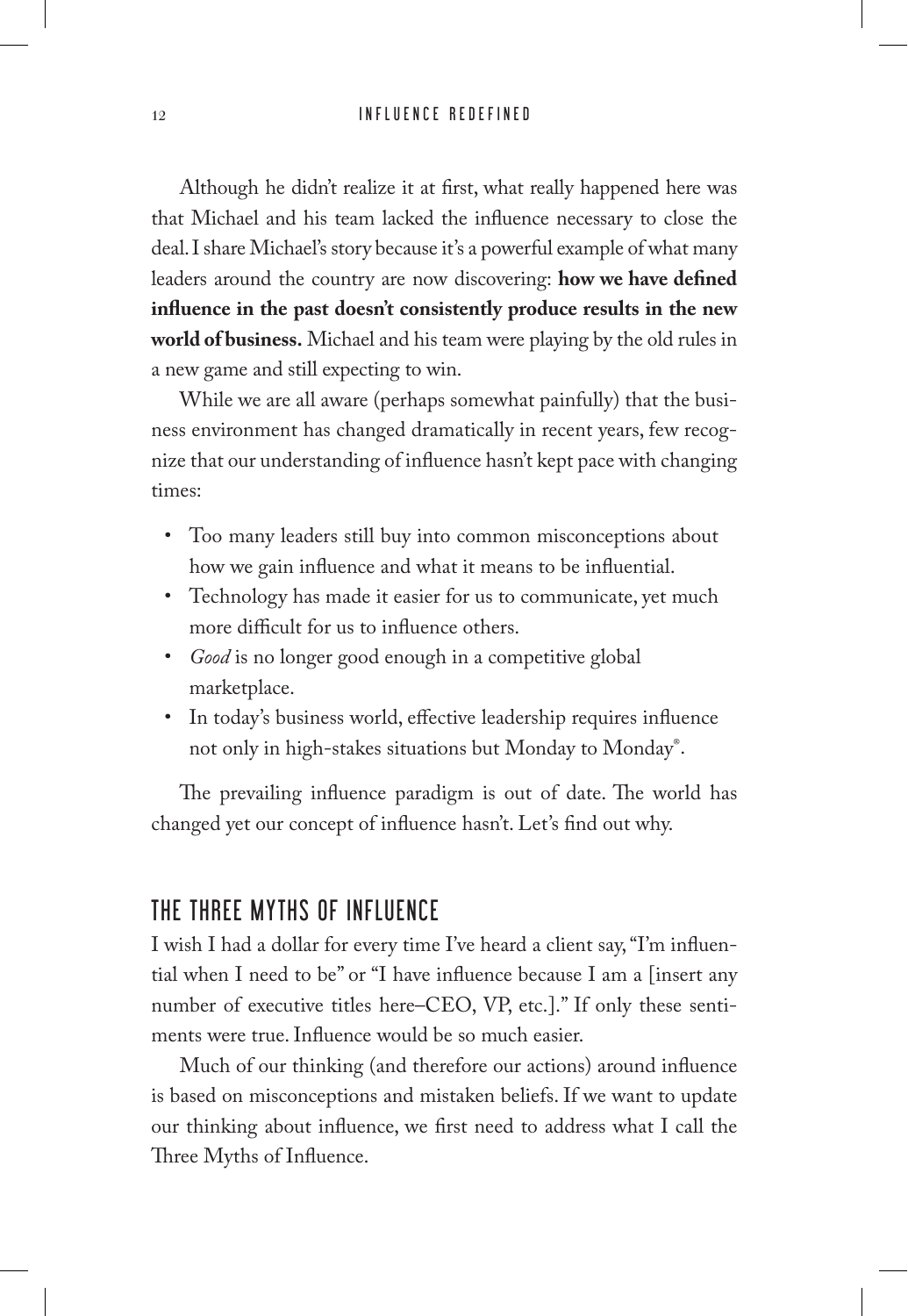## Myth #1: "I feel influential, therefore I am."

Many people believe that if they feel they are a certain way (such as a good driver or an effective communicator), then it must be true. All too often, leaders mistakenly believe that if they feel influential, then others perceive them the same way. This problem is compounded by the fact that few people are willing to give leaders honest feedback about their influence or lack thereof. As a result, they take their level of influence for granted.

The vice president of sales for a large organization recently told me, "I've been doing [sales presentations] a long time. I'm always comfortable. I never get nervous when I present." I quickly pointed out that comfort doesn't equal influence!

Just because you feel confident, credible and knowledgeable, and the person sitting across the table from you is nodding his or her head yes, does not mean you *are* influential. The proof is in the other person's actions. Will they do what you want them to do–buy your product or service, accept your recommendation, follow your lead?

#### REALITY: Influence is evidenced by results.

#### Myth #2: Influence is situational.

Many leaders believe influence is a skill set that can be turned on and off, used only as necessary. We show up for the big event or critical conversation and "turn it on," meaning we are very conscious of our demeanor, our presence, the words we speak, how we deliver those words, and how we interact with those around us. We turn our influence on for key presentations, sales and creative pitches, board meetings, product launch events, conferences, important meetings or when it's time to rally the team around a goal.

Outside of these high-stakes events, we tend to turn our influence off. We seem to think it's not necessary to be influential in our routine, daily interactions–answering the phone, typing out a text or chatting in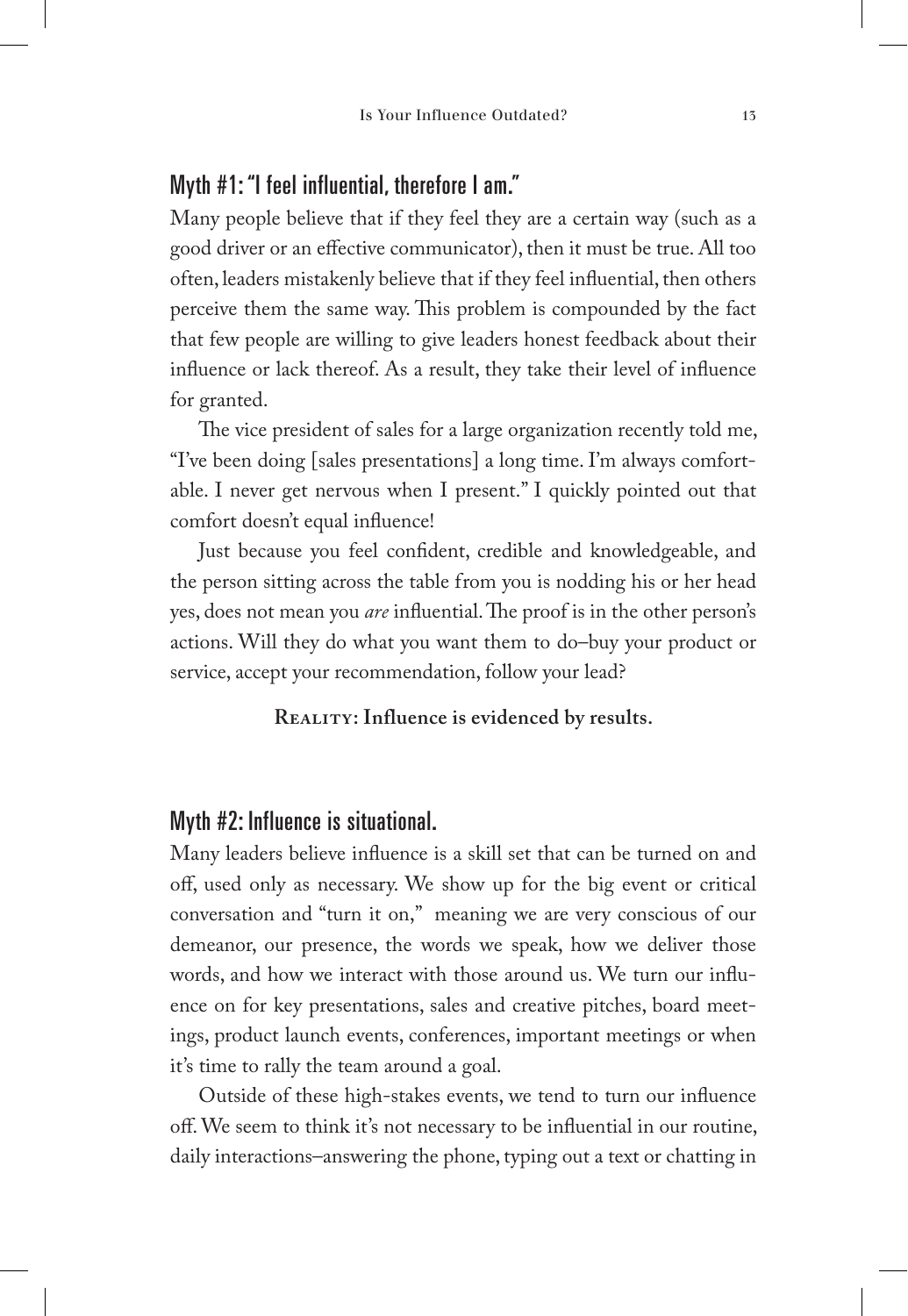the hallway. This mindset leads to inconsistent behavior and unpredictable communication between leaders and listeners.

True influence is Monday to Monday® . There is so much more to influence than showing up and giving a powerful presentation or having a meaningful conversation. Real influence is developed not through a series of one-time events, but rather through the accumulation of our daily actions and interactions.

**Reality: Influence is all the time, in every situation.**

## Myth  $#3$ : Title  $=$  Influence.

There is a myth in corporate America that influence comes with a title. We operate under the assumption that the higher our position, the longer we have been in our field or industry, or the bigger our success, the greater our influence by default. Many leaders confuse authority and power with the ability to have impact and influence on those around them. You may have power, but do people follow you? Do they willingly act on what you have to say?

The truth is that position and influence are not directly correlated. An impressive title doesn't buy you a pass. Influence is not a badge of honor you receive as you move up the corporate ladder. It's not determined by years of service, pay grade, or even contribution or value to an organization.

We inherently know this myth isn't true when we observe other executives or high-level leaders who lack influence. Yet we don't consider that same possibility might be true for ourselves. The further irony of this myth is that as you are promoted, your need for influence increases, but a bigger salary and corner office don't guarantee you will have greater influence. Those with powerful titles are expected to be influential leaders, yet many aren't.

In *The 21 Irrefutable Laws of Leadership*, John Maxwell states, "True leadership cannot be awarded, appointed or assigned. It comes only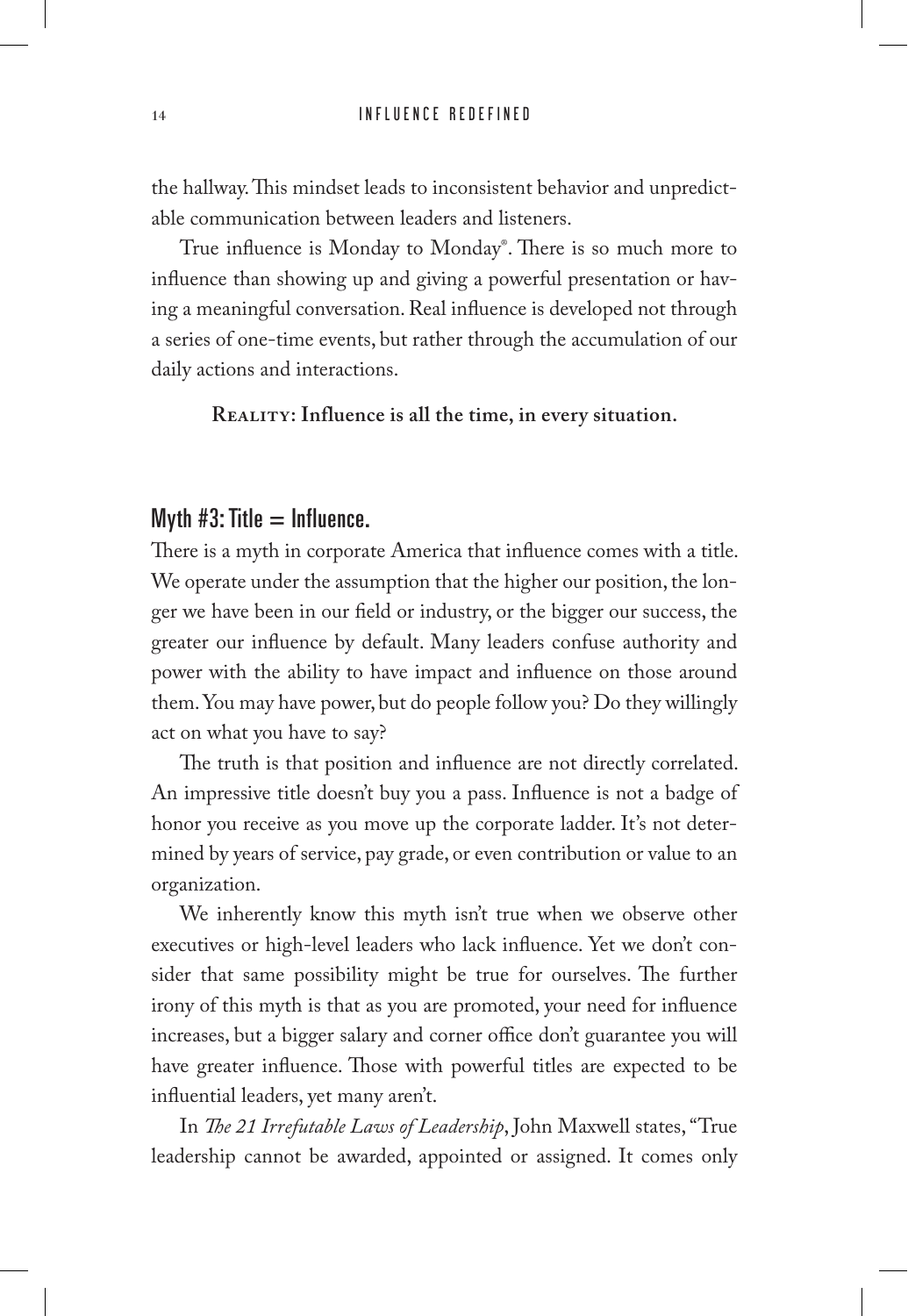from influence, and that cannot be mandated. It must be earned. The only thing a title can buy is a little time–either to increase your level of influence with others or to undermine it."2

"An individual's title doesn't predict influence, which is a problem, especially for someone in my position," the CEO of an international advertising agency once said to me. "I often wonder, are people telling me what they think I want to hear because I'm the CEO? Or am I influential because people genuinely believe I have good ideas?" The good news for this executive is that he truly is influential.

## **Reality: Anyone has the capacity to be influential if they are willing to do the work.**

Myths and misconceptions are just a few of the many factors that undermine influence. As long as we hang on to these outdated beliefs, we limit our potential to enhance our influence. Do you subscribe to any of the Three Myths of Influence?

#### The Top Ten Lies We Tell Ourselves about Our Influence

- 1. I'm an executive/leader–I'm already influential.
- 2. I can turn on influence when I need to.
- 3. I feel confident, credible and knowledgeable, so others must experience me the same way.
- 4. Influence only occurs in face-to-face situations.
- 5. Having influence in day-to-day interactions isn't necessary or important.
- 6. People are on their phones while I talk because that is just today's culture.
- 7. My work sells itself. I don't have to be influential.
- 8. What I've done in the past has gotten me where I am, and it's good enough to get me where I want to go in the future.
- 9. Influence is a "soft skill" that doesn't really matter in the digital age.
- 10. I'm comfortable in high-stakes situations, and if I'm comfortable I must be influential.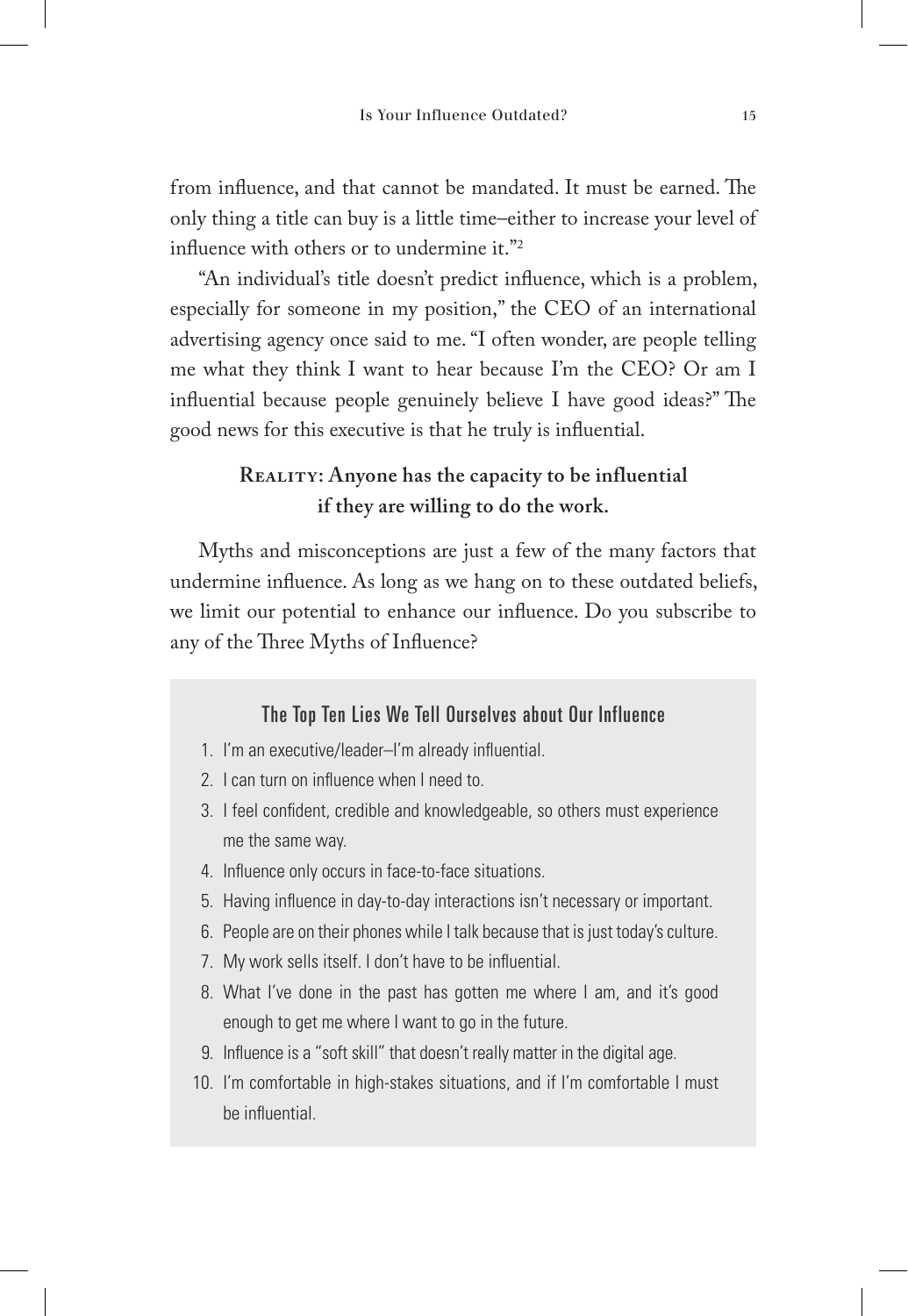## TECHNOLOGY: THE DOUBLE-EDGED SWORD

I recently attended a conference where I presented on the topic of influence. On the day of my arrival, I had trouble finding the exact conference location, and I texted the conference coordinator asking for specific directions. Her responses were abrupt and harsh, almost bordering on rude. When I met her in person, I found her to be the complete opposite: approachable, pleasant and welcoming. I presumed the tone of her earlier texts was simply due to stress.

When she and I emailed after the conference, her responses were again curt. I was surprised that someone in such a visible position wasn't more aware of her virtual persona. If I had never met this woman in person, my perception of her would be based solely on how she came across in her emails and texts. This experience made me wonder how many people have a less-than-positive perception of her and how that might be negatively impacting her business.

Technology has affected almost every aspect of our professional and personal lives, including our ability to influence others. With respect to influence, technology is a double-edged sword. **Technology has made it easier for us to communicate, yet much more difficult for us to influence others Monday to Monday**® **.**

In an always-on, always-connected world, we tend to overlook the importance of influence. Too often, we don't stop to think about how we show up or how our communication will be received. Case in point: the message at the bottom of emails sent via smart phones asking recipients for forgiveness of our spelling errors. It's easier and faster–yet far less influential–to ask forgiveness than to check ourselves before we hit send.

Recent statistics indicate that eighty-nine billion business emails are sent worldwide each day.3 According to The Radicati Group, the average corporate email user sends and receives between 105 and 125 email messages per day.4 That is an astounding number that doesn't even include text messages. A report by Heywire Business found that 67 percent of business professionals use text messaging for business-related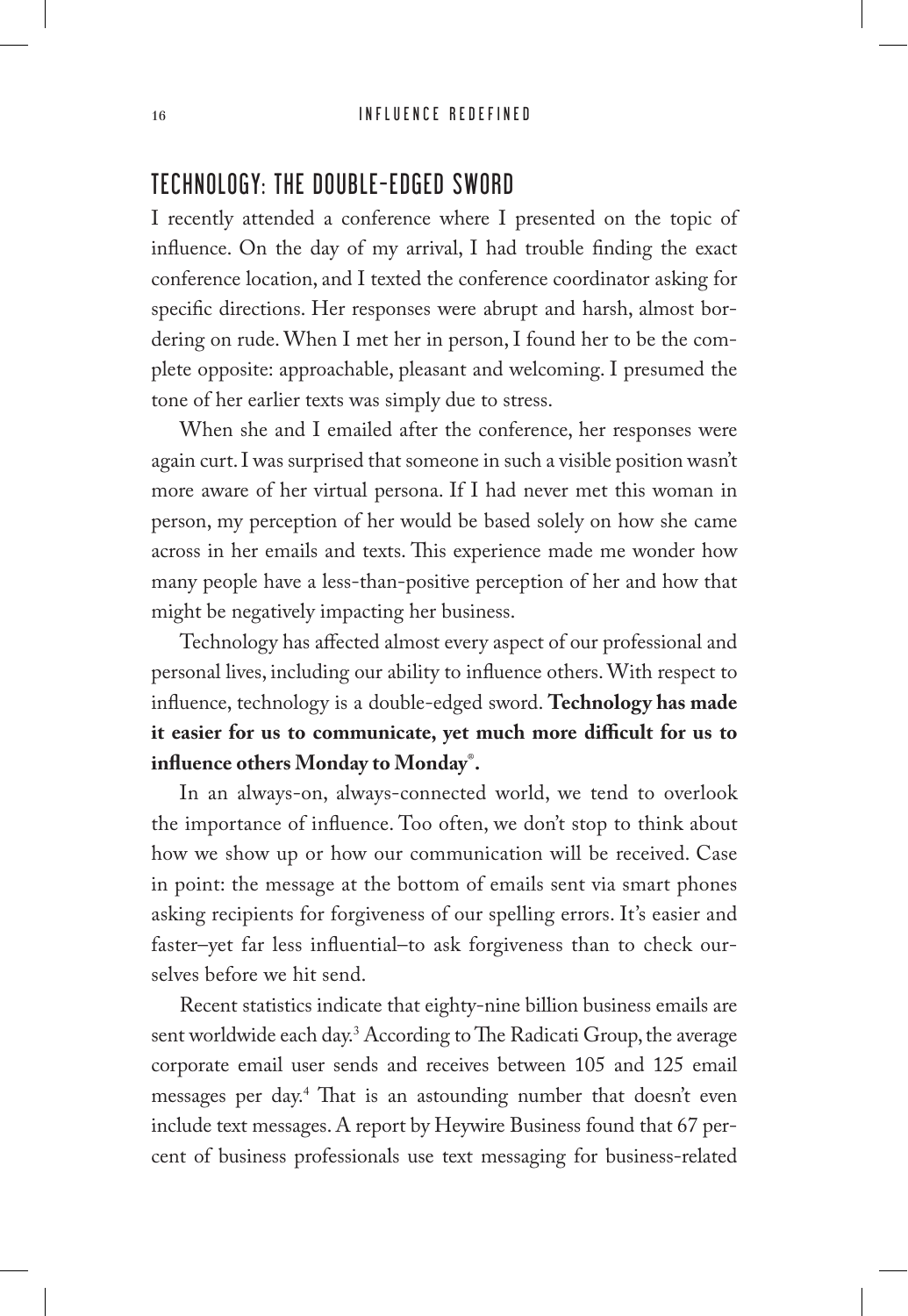communication. Of those professionals, 72 percent text with internal coworkers and 51 percent text with external contacts such as customers, prospects and vendors. Furthermore, more than 33 percent of sales professionals say they have closed a business deal via text. The report concluded, "Business has stopped talking and started texting."5

Have you ever thought about how many emails and texts you send each day? Have you thought about how each of those messages impacts your influence? Each one is an opportunity to stand out from the crowd and grow your influence. Each one is also an

*Your influence is always on display.*

opportunity to be misinterpreted, to damage your reputation and to negate your influence. Welcome to the new world of business, where your influence is always on display.

#### **When it comes to influence, every interaction matters.**

If you remember nothing else from this book, remember this one point: Every single interaction–even the virtual ones–matters. Every presentation, conversation, impromptu meeting, email, text, picture, video, post or phone call in the back of a taxi–is a representation of who you are and directly determines how others experience you. Every interaction is a representation of your voice and your personal brand and establishes your reputation. Every interaction either enhances or detracts from your influence.

## YOU CAN'T INFLUENCE THEM IF THEY AREN'T PAYING ATTENTION

Imagine that you've been preparing for a critical meeting for several weeks. You've done your research and dissected your slides ten times. You've even practiced your presentation. As you walk confidently to the front of the room to deliver your presentation, you look out over the group and what do you see? A room full of people on their electronic devices, heads bowed in the "smartphone prayer."

Now this might not be a problem if everyone disconnects and turns off their devices when the meeting starts. Wishful thinking! How often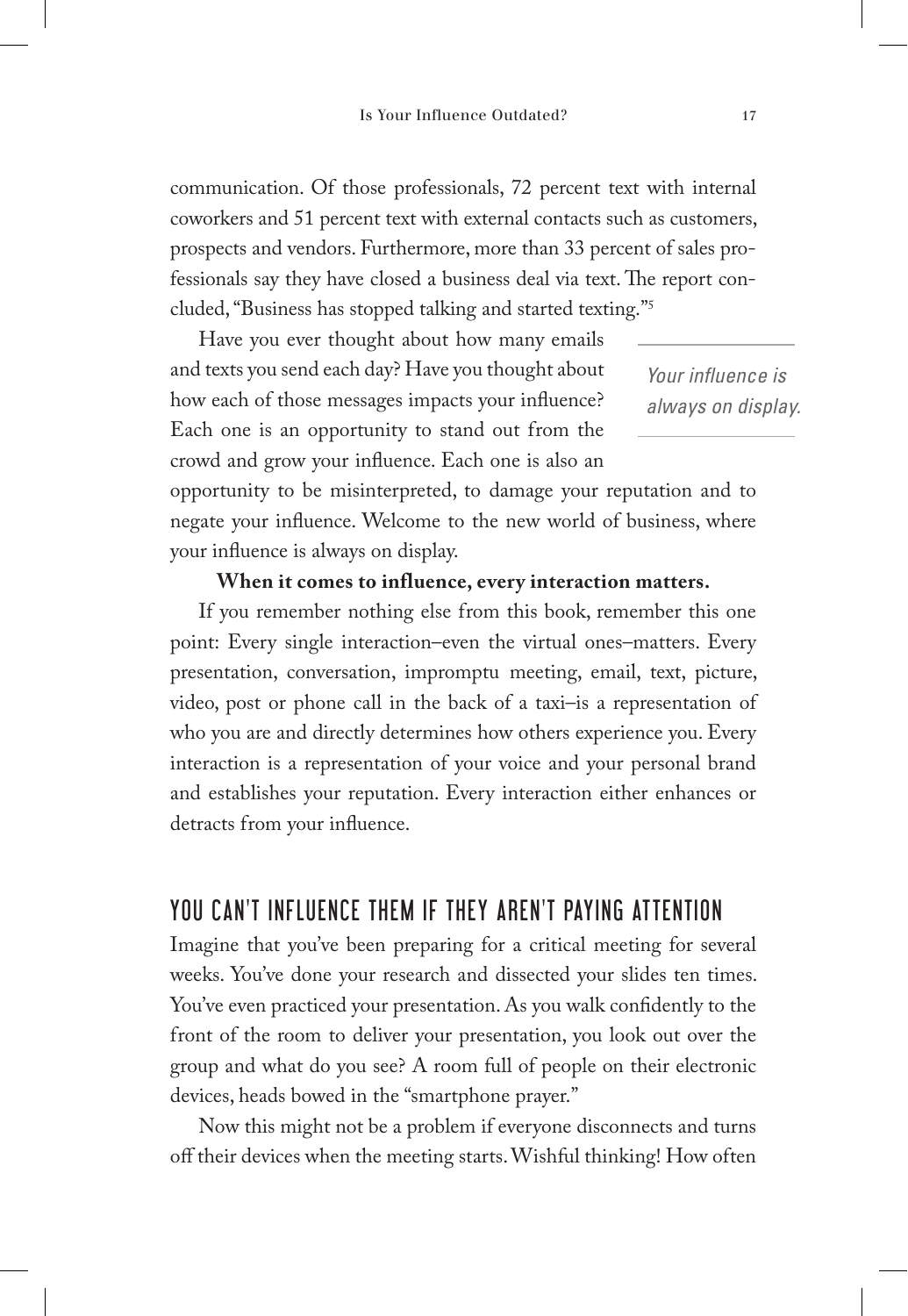does that happen? They will silence their devices when you ask them to, but they will still be connected . . . and distracted.

Heywire Business reports that 97 percent of text messages are read within three minutes of delivery.6 This suggests that the people in your audience will likely check their devices at least once, if not multiple times, during your presentation. Heywire Business also found that 59 percent of people use their personal mobile device frequently for business communications. Consequently, your listeners will not only be receiving emails and texts from customers, colleagues and team members, but also from their significant other, kids, friends and, perhaps, Amazon, confirming their order has shipped. How many of those incoming messages will result in multiple-message conversations? Probably most of them. The interruptions and distractions will be never-ending.

When you deliver that critical presentation you've worked so hard on, will you have your listeners' full attention? What is the likelihood they will all act on your recommendations? What are the chances they will even remember your message a week from now? Slim at best if you're not consistently influential.

Good news . . . you're not alone. Who hasn't found themselves in a situation where their listeners aren't fully paying attention? Most of us have also been on the other side of this example too. Have you ever sat in a meeting and found your mind wandering to weekend plans? Are you guilty of checking your email or surfing the web while on a phone call? Have you ever been in the midst of a face-to-face conversation when you hear the familiar sound of an incoming text message and wondered who it's from and what it's about?

We've all done it, and therein lies the challenge: **Every day we are trying to influence always-connected, digitally-distracted, oftenover-scheduled, multitasking individuals.**

The digital age has generated a staggering amount of digital noise. It is pervasive, constant and deafening. Digital distractions make it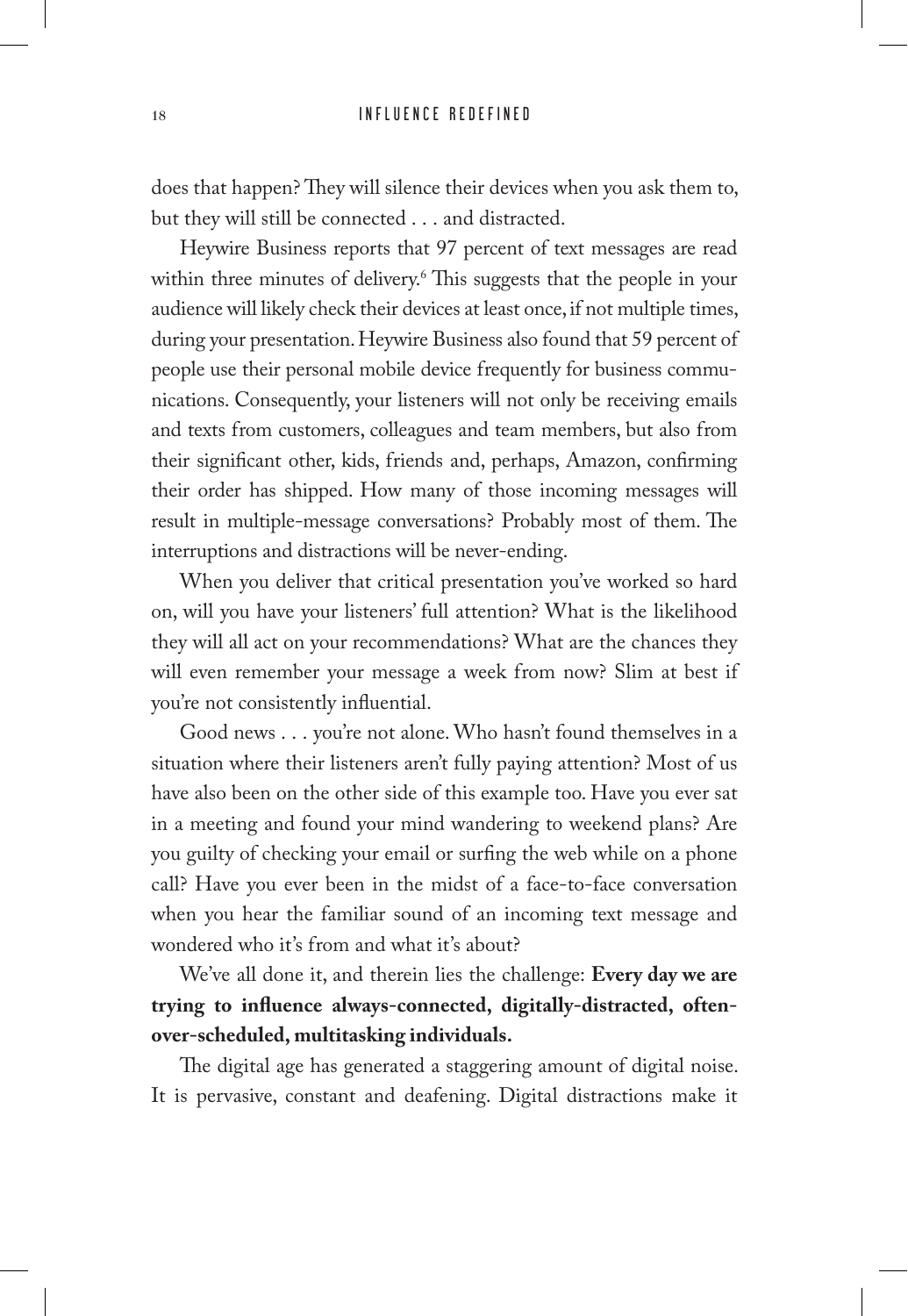exponentially more difficult to capture and keep your listeners' and readers' attention. This is one of the key reasons why typical influence principles don't produce results in today's business environment.

I recently heard a story about an executive who explained that he texts during meetings because, of course, it would be inappropriate to make phone calls during meetings.

At first I thought, "Seriously?" Then I realized that this story beautifully illustrates how invasive and intrusive technology has become. The new world of business is all access, all the time. Communicating via text, email and social media anywhere and anytime has become not only acceptable but the norm. As acceptable as it may be, it constantly diminishes the impact of your message and your ability to influence people to action.

Perhaps you're thinking, "Stacey, it's really not a big deal. I can quickly answer a text or email and listen to someone at the same time." You might want to reconsider that notion. While most individuals believe they can multitask, science is proving that effective multitasking is a fallacy. (A participant in one of my sessions chuckled when I shared this information with his group. "My wife will be relieved to hear this," he said. "She thinks I'm abnormal because I can't multitask.")

In a report for National Public Radio, Earl Miller, professor of neuroscience at Massachusetts Institute of Technology, explains that our brains can't focus on more than one thing at a time. Rather than truly multitasking, our brains are actually switching between tasks.

*If you don't have people's attention, you can't influence them.*

"Switching from task to task, you think you're actually paying attention to everything around you at the same time, but you're actually not," Miller said. Referring to an example of writing an email while talking on the phone, he said, "Those things are nearly impossible to do at the same time. You cannot focus on one while doing the other. . . . They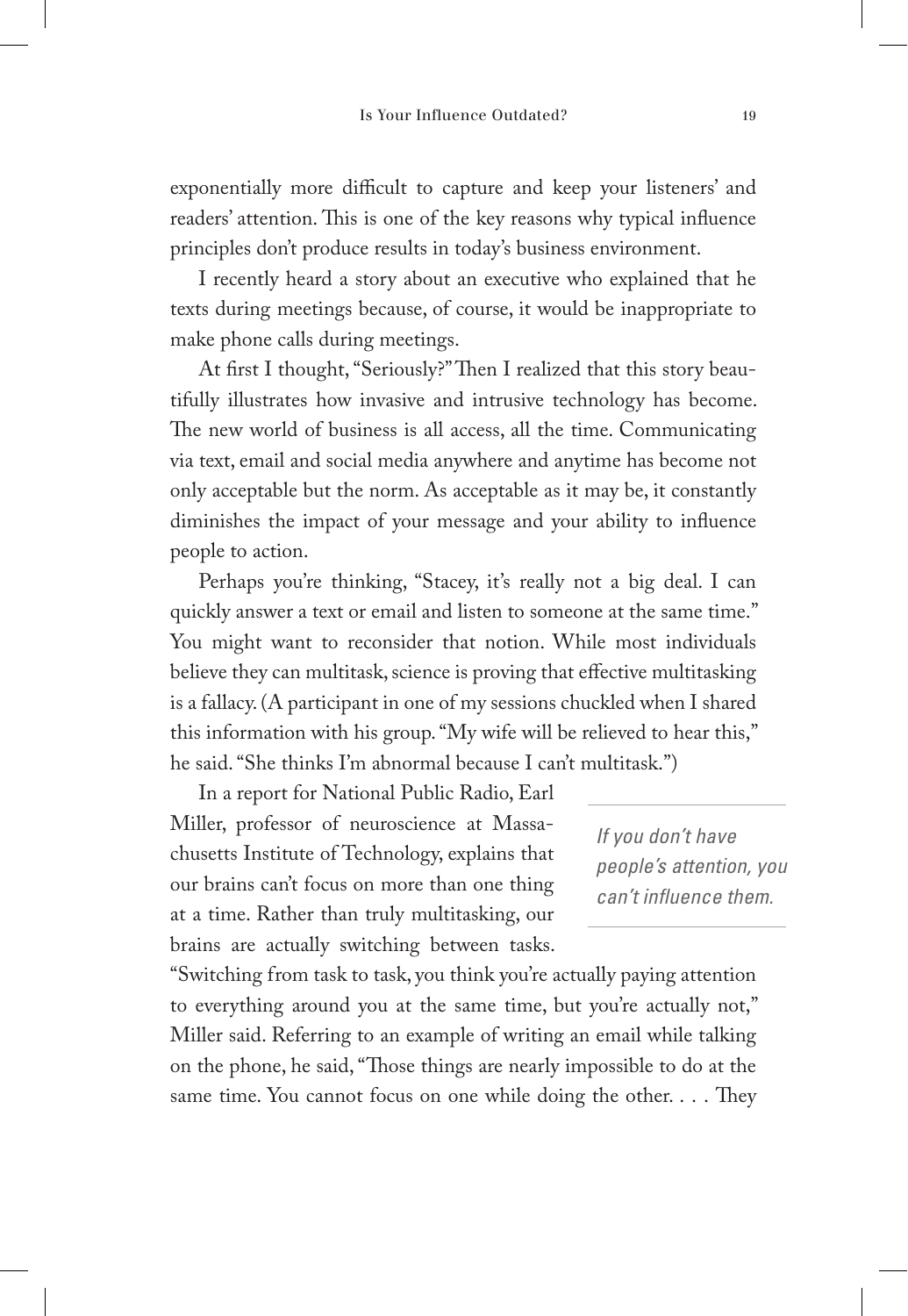both involve communicating via speech or the written word, and so there's a lot of conflict between the two of them."7 The reality is that we cannot do two things at once, or at least not do them both well.

You can try to eliminate digital noise by banning all electronic devices. (Good luck with that one!) You will never be able to remove all distractions. One of the biggest obstacles to influence is something you can neither see or hear–the thoughts that are constantly playing in your listeners' and readers' heads. The report that has to be done by 5:00, the ongoing conflict with a coworker, how to get to the kid's game on time, where to go for lunch. Internal chatter is yet another distraction that drowns out you and your message.

## **The bottom line is this: If you don't have people's attention, you can't influence them.**

In the battle for your listeners' and readers' attention, only one thing is going to win. Will it be you and your message, or their constantly chirping devices? If you are not more engaging and compelling than the digital distraction of the moment, you and your message will lose every time.

## GOOD IS NO LONGER GOOD ENOUGH

"We are well-known in our industry for having top-notch products and solid relationships with our customers."

This is the message I repeatedly hear from prospective clients. These executives believe that their organizations are on the right track . . . that is, until they lose some major customers. That is usually when they contact me looking for help.

Like my client Michael and his organization in the earlier story, these organizations are typically quite competitive in terms of products, services, price and people. There is something else going on that is causing them to lose business: They lack influence with their customers. As a result, their customers don't hesitate to make a change when something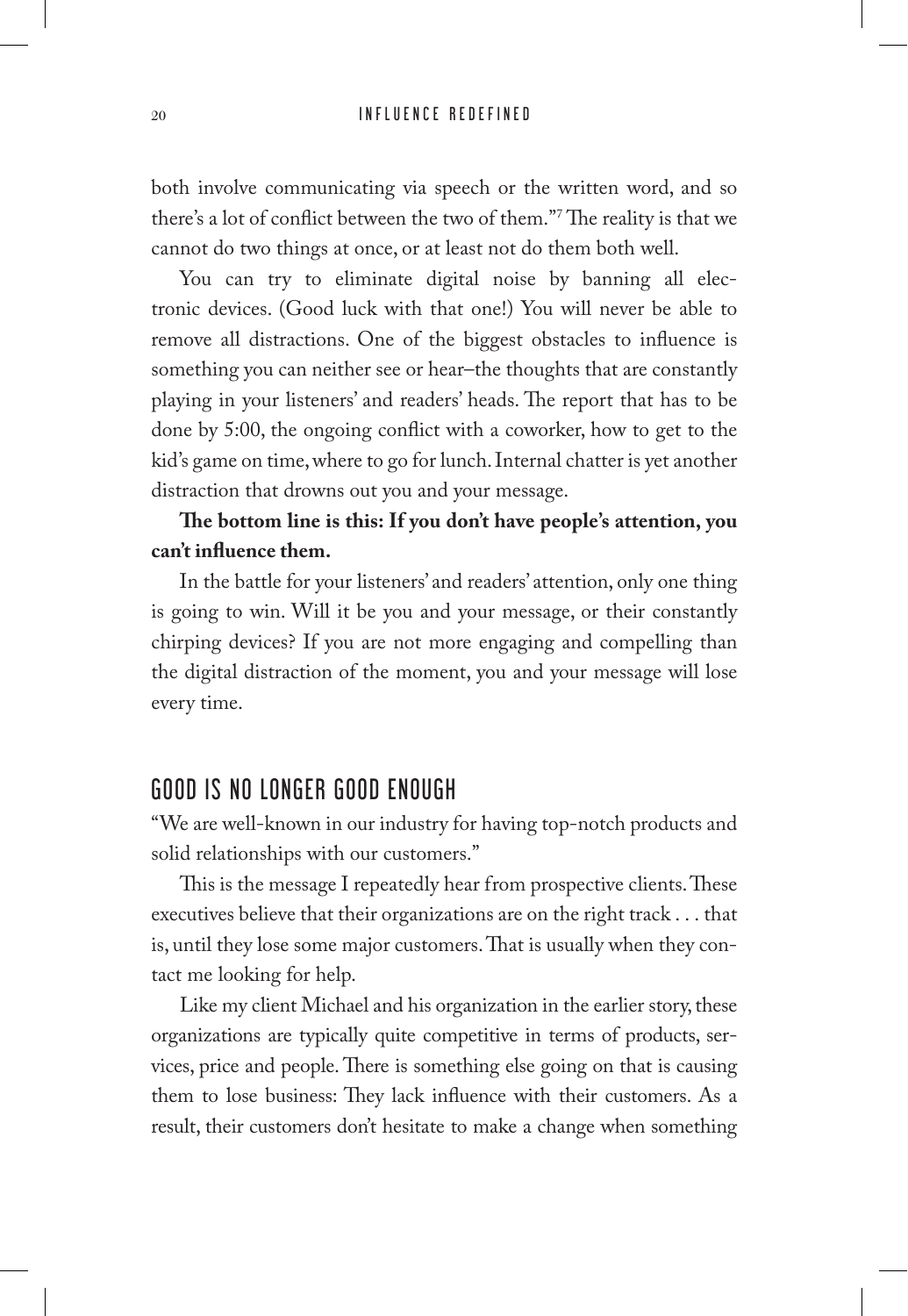better comes along. Of course, having influence doesn't guarantee that your company won't ever lose customers, but often they will at least give you the opportunity to try to keep their business.

It wasn't all that long ago that good products, good service and good people set you apart from the competition. Today, good is the minimum standard. It's not enough anymore to have high quality products

and services at a competitive price, or even strong customer relationships. These factors alone won't influence people to buy in a marketplace characterized by intense competition, lim-

*When all else is equal between you and the competition, the business goes to the one with more influence.*

ited time and higher expectations. Is it possible that being *good enough*  might be sabotaging your future success?

When all other factors are essentially the same, the sale goes to the company that customers trust the most. I do a lot of work with companies in the advertising industry, coaching them on how to create a standout experience with their customers. The partners of these advertising agencies tell me, "Our competitors have accountant representatives who are just as experienced as our account reps and creative people who are just as brilliant as ours. The truth is we all do similar work. Our clients tell us the reason we win the business is because we make them feel good. They trust that we are going to make the deadline and meet the budget."

It is the experience your organization and your team create for customers that influences them to buy your products and services. Zig Ziglar once said, "If people like you, they'll listen to you. If they trust you, they'll do business with you." Customers want to do business with organizations and people who are consistent, credible, trustworthy, knowledgeable, professional and passionate. It's no coincidence that these are the foundational characteristics of true influence.

When all else is equal between you and the competition, the business goes to the one with more influence.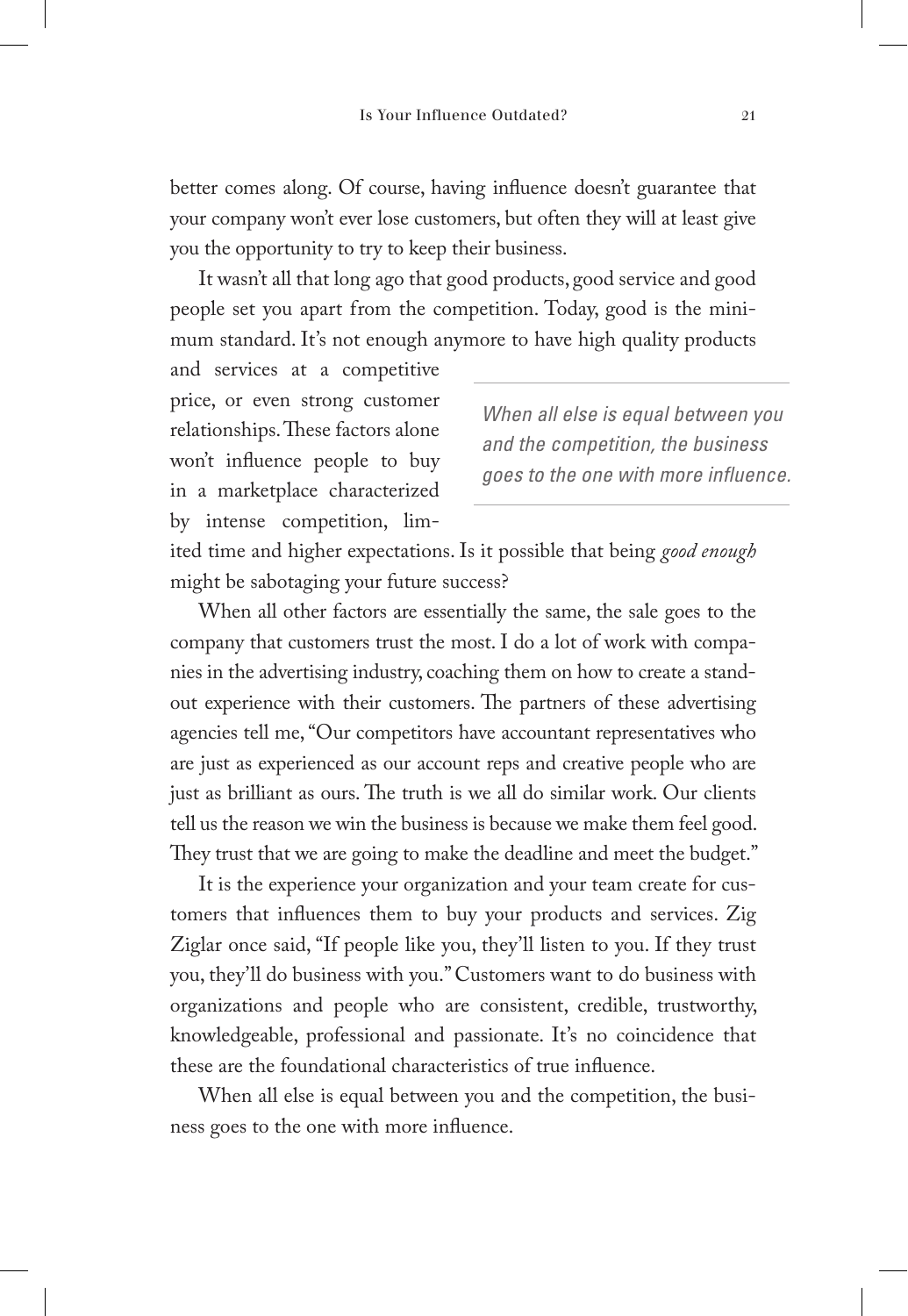## LEADERSHIP REQUIRES INFLUENCE

Just as *good* is no longer enough to keep a profitable bottom line, being a *good* leader will no longer get you where you want to go in your career. In today's work environment, getting people to buy into your vision, act on your recommendations and follow your lead is more challenging than ever. **The new world of business requires influential leaders.**

According to Gallup's most recent *State of the Global Workplace* report, 63 percent of employees worldwide are not engaged and 24 percent are actively disengaged.<sup>8</sup> That means a staggering 87 percent of team members are likely unmotivated and unwilling to give more than the bare minimum required to get the job done. Now add to that the complexity of a highly diverse workforce, flatter organizational structures, virtual workplaces and the ever-present pressure to "do more with less."

Your team is only as strong as your ability to influence them. "As a leader, you can't do anything on your own," Kristin Derwinski, Director of Organizational Development at Briggs & Stratton, pointed out. "If you can't influence others to get where you want to go, you become an ineffective leader. Influence is about getting people to rally around a common cause."

A key element of effective leadership is the ability to delegate, and delegating is simply influencing others to do what you want them to do when you want them to do it. Your level of influence affects your team's morale, attitudes, culture, behavior and especially their productivity. Their results are a direct reflection of your influence as a leader.

"People have a deep desire to follow a leader who inspires them to be their best," says Mark LeBlanc, author of *Growing Your Business* and my business coach. "If a leader is influential, he or she has a greater likelihood of getting people to move mountains. The absence of influence determines whether an employee will go the extra mile or stop short of reaching his or her potential."

Lisa Zarick is Executive Vice President of Global Talent Management for Edelman (and a client of mine when she was with Leo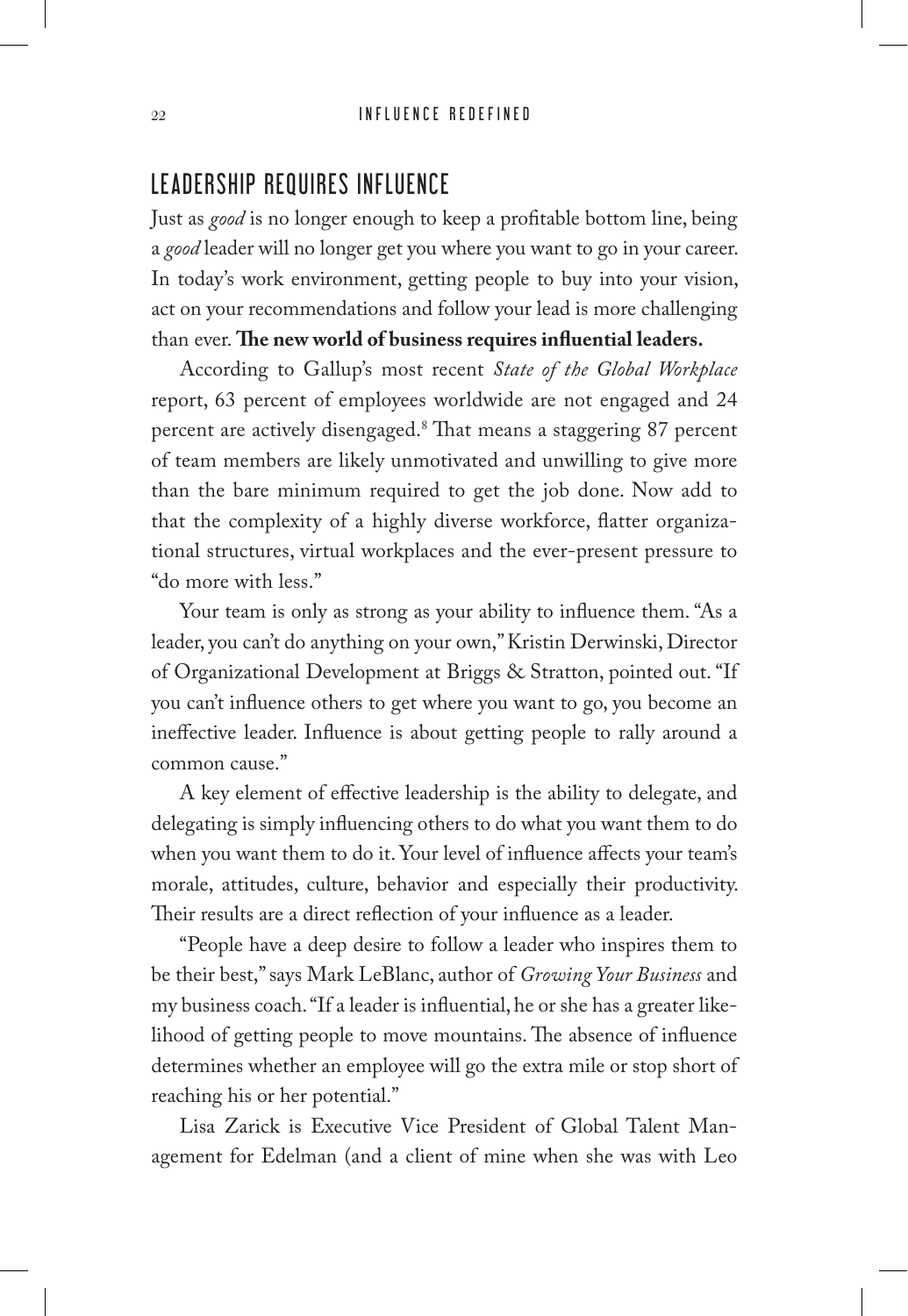Burnett Worldwide). When I asked Lisa how important influence is to her job as a leader, she said, "Influence is the number one skill I use. I call upon it every day, whether I'm working with the executive team or others in the organization."

Influence for influence's sake is not the goal. In today's business environment, influence is the highest form of competitive advantage for both individuals and organizations. It is the "X factor" that trumps all else. If you have influence, customers keep coming back even when you don't have the best price. If you have influence, people keep following your lead even when you're not there.

Some people might argue that influence is irrelevant in today's business world. Nothing could be further from the truth. Influence is more crucial to success than ever. Is it pos-

*Influence Monday to Monday® is the highest form of competitive advantage for both organizations and individuals.*

sible your thinking about influence might be outdated? Maybe it's time for an influence upgrade to "Influence 2.0." In the next chapter, you'll discover how redefining influence produces real and lasting results.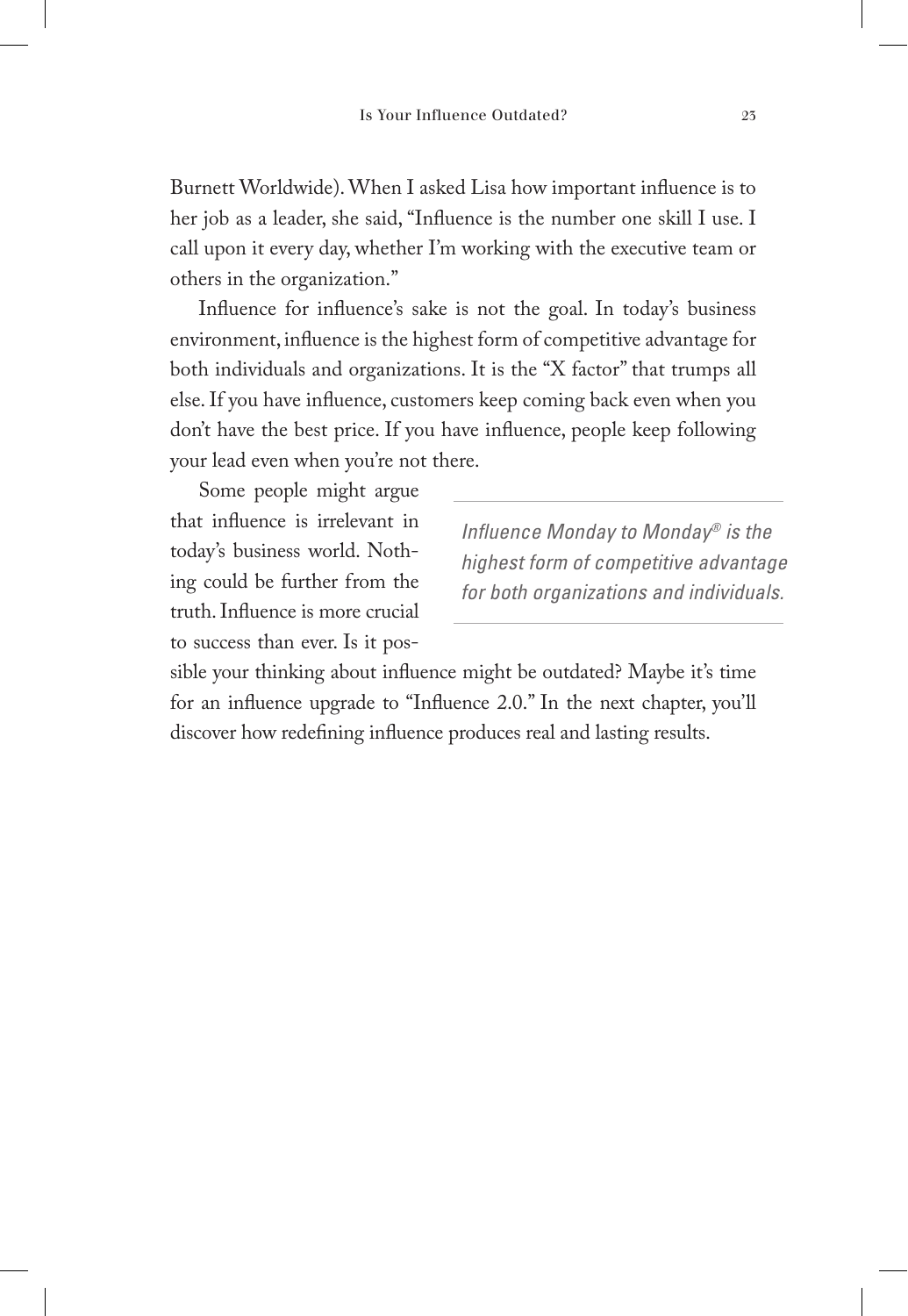### SUMMARY

- Our current thinking about influence doesn't produce results in today's business environment.
- True influence is Monday to Monday®, evidenced by results and available to anyone willing to do the work.
- Technology has made it easier for us to communicate, yet much more difficult for us to influence others Monday to Monday®.
- Every interaction is an opportunity to enhance (or minimize) your influence.
- If you don't have people's attention, you can't influence them. You and your message must be more compelling than the digital noise constantly distracting your listeners and readers.
- When all else is equal between you and the competition, the business goes to the one with more influence.
- Influence Monday to Monday® is the highest form of competitive advantage for both organizations and individuals.